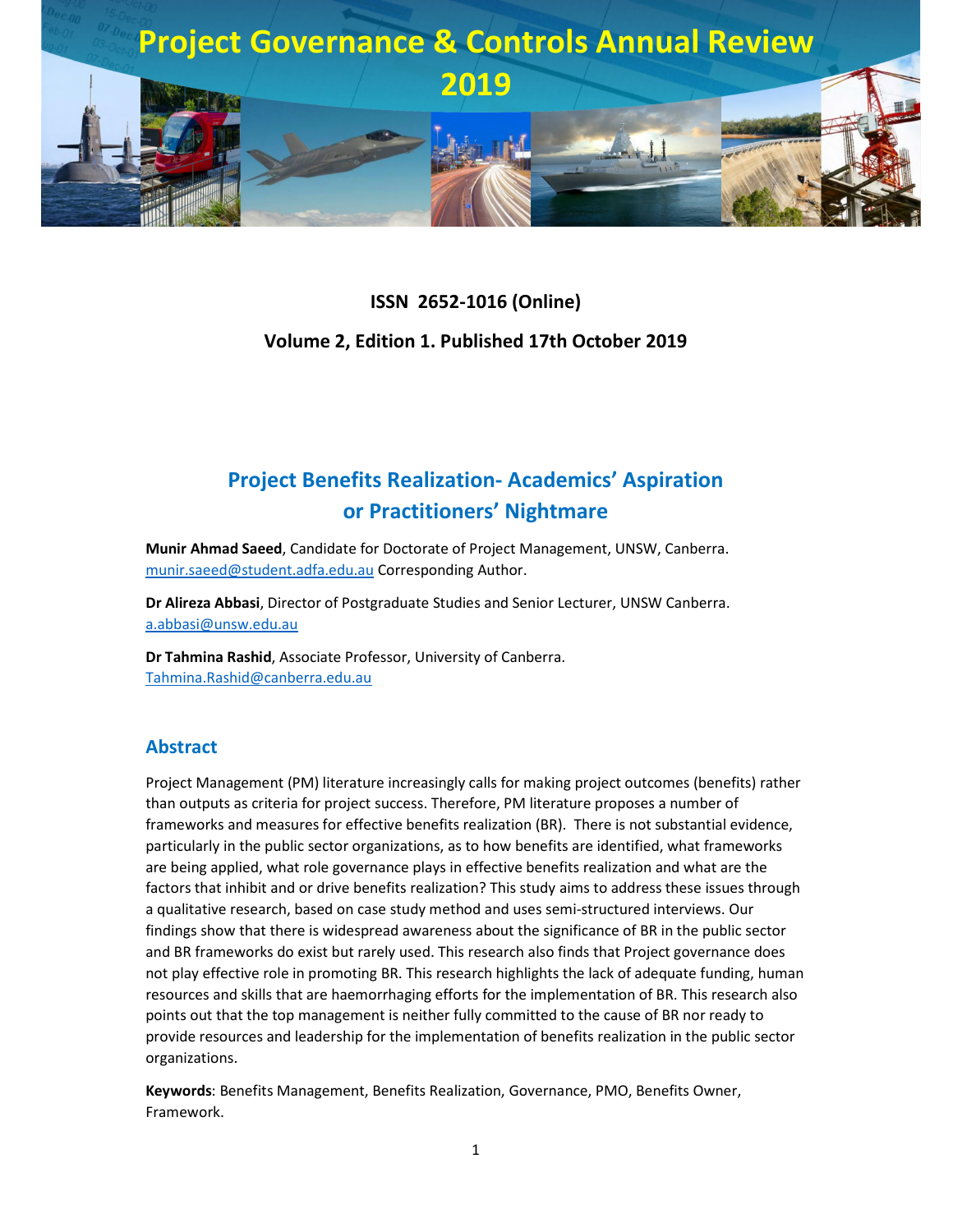#### **Introduction:**

Project success has frequently been discussed over the decades in the PM literature and achieving project success has been the holy grail of project practitioners and researchers. According to Snyder (1987) modern PM emerged as a discipline during the 1950s and Ballard et al (2014) state that project success as an area of academic interest appeared in the 1980s. During the 80s, PM research started investigating project success beyond scope, cost and time, leading this debate Pinto and Slevin (1988) published a list of 10 project success factors, which is now considered a pioneering work on project success (Ballard 2014). Since the last decade and a half, the project success debate has moved from project outputs and has been focussing on project outcomes leading to project benefits management and realization. Bradley (2010) is credited to have introduced the concept of benefits management initially and later he rebranded it as benefits realization. Project Benefits Realization (BR) has assumed significance as a key success criterion in addition to delivery of projects within scope and on time and cost. Project Management literature is increasingly demanding for focusing on project outcomes rather than project output. A number of frameworks have been suggested to incorporate BR into project management processes. Some academics have also suggested to add a fifth phase to the existing project life cycle so that expected project benefits can be realized. This research explores projects in practice with a particular focus on BR and enriches the PM literature, which is currently normative and aspirational, with industry best practices. This study highlights how benefits are identified and aligned to the organizational strategic objectives; are there any BR specific frameworks being used; does project governance play its due role for BR, and finally what are the challenges being faced by the project practitioners in their pursuit for BR.

#### **Literature Review:**

Breese (2012) asserts that BR management, as an aspect of project management, has lately received growing attention and literature on BR has been growing rapidly. Association for Project Managers (APM) sets up a Special Interest Group (SIG) in 2009, which has been instrumental in developing survey reports among the members on the significance of benefits management in organizations of their employment. APM issued a survey report for the year 2017, according to which members have reported that there is a growing awareness in organizations that benefits management must be an integral part of project management particularly P3M (APM 2017). Breese (2012) states that despite benefits xxx started to evaluate investments in IT but BR is equally relevant to other disciplines and professions. Breese raises the question, whether BR can radically change management practices and become a panacea for achieving strategic goals. Breese (2012) highlights that there is a need to develop theories on BR based on in-depth analysis of practice.

The research results by Marnewick (2016) indicate that major processes of benefits management are followed by organizations irrespective of the type of organizations and the size of projects in South Africa and Holland. The author states that benefits gained from investment in IT projects, are not linked back to organizational strategies and it does not provide insight into organizations, whether the promised benefits have been achieved, therefore, there can be no certain answer whether the strategic intent has been successfully achieved as a result of investment. Elaborating further, Marnewick concludes that organizational culture does not play any role how benefits management is practiced in the understudy organizations, however, the adherence to benefits management practices depends on organizational maturity. He identified that organizations do not follow benefits management best practices, which subsequently impacts on how the benefits of the investment on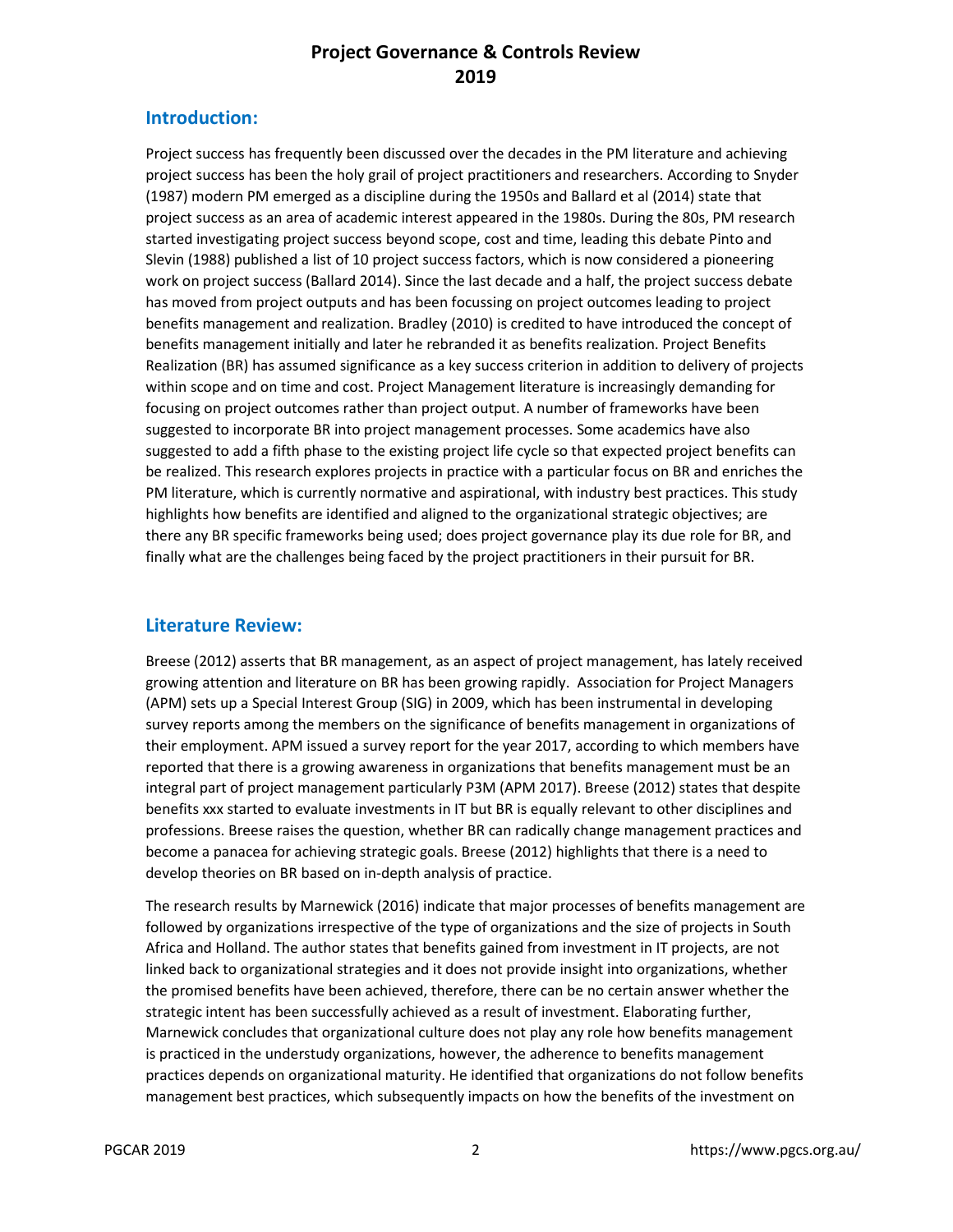Information Systems projects are realized. The organizations were found aware of the importance of business case and its role in benefits management; however, the research discovered a missing link between the delivered benefits and linking it back to the organizational strategies. A similar challenge has been highlighted by Chih and Zwikael (2015) that organization do not have the ability to formulate benefits and also do not have processes in place to link the delivered benefits to the promised benefits. In order to fix such problems, Marnewick (2016) suggests a closed loop system which connects the benefits promised in the business case with delivered benefits and also linking back to the strategic intent. The author asserts that despite organizations are conscious of the fact that the delivery of the promised benefits is a measure of success, but such organizations do not put in place the processes to ensure that benefits have been delivered. Benefits management literature offers varying at times contradicting pictures on the employment of benefits realization in practice. He dispels the common impression found in prevalent project management standards and methodologies that put benefits management in the domain of program management. However, Marnewick (2016) states that his research indicates that organizations do attach benefits to individual projects irrespective of project cost and scope. He proposes that benefits management should be a part of project management as another knowledge area and traditional project management lifecycle be expanded to include benefits delivery and realization. Marnewick (2016) in fact echoes the suggestion by Zwikael and Smyrk (2012) in which they have proposed to extend traditional project management cycle to project benefits realization and suggested that the focus of project management should be shifted from project outputs to project outcomes. Marnewick (2016) also suggest that the focus of project governance should be extended from project delivery to ensuring benefits realization, which also highlights the call for the inclusion of benefits realization in project management body of knowledge.

Badewi (2016) states that current research defines project benefits management as 'the initiating, planning, organization, executing, controlling, transitioning and supporting change in the organization. He argues that his research nullifies the belief that completing project on time and cost does not necessarily lead to stakeholders' satisfaction and delivering expected project benefits. He states that this research highlights a strong relationship between project management efficiency through project outputs delivery on time and cost with the desired project benefits realization. Badewi (2016) states that project management practices have a significant impact on project success and similarly there is co-relation between project management and benefits management. Therefore, he claims that the combining project management (PM) with benefits management (BM) in a single governance framework enhances the possibility of success. PM combined with BM ensures project success significantly as benefits owners are supported by reliable projects outs delivery, as compared to having [standalone] good outputs or good BM practices only.

Mossalman, and Arafa (2015) argue that BR has become a significant factor for projects and it is common that project success is assessed on the basis of project benefits rather than project completion on time and cost. The survey conducted by Mossalman, and Arafa (2015) shows that there is a significant dearth of benefits management at the project level than at the program level. They suggest a strong governance infrastructure in order to effectively implement benefit management.

There is no consensus yet, whether effective benefits management can be implemented at project, program or portfolio level. Eduardo et al (2015) argue that benefits are usually achieved through program and project management techniques. Therefore, programs and projects play a key role in the execution of business strategy and subsequently delivering value to the business. Therefore, effective management of projects helps deliver project outputs, outcome and enables benefits

PGCAR 2019 3 https://www.pgcs.org.au/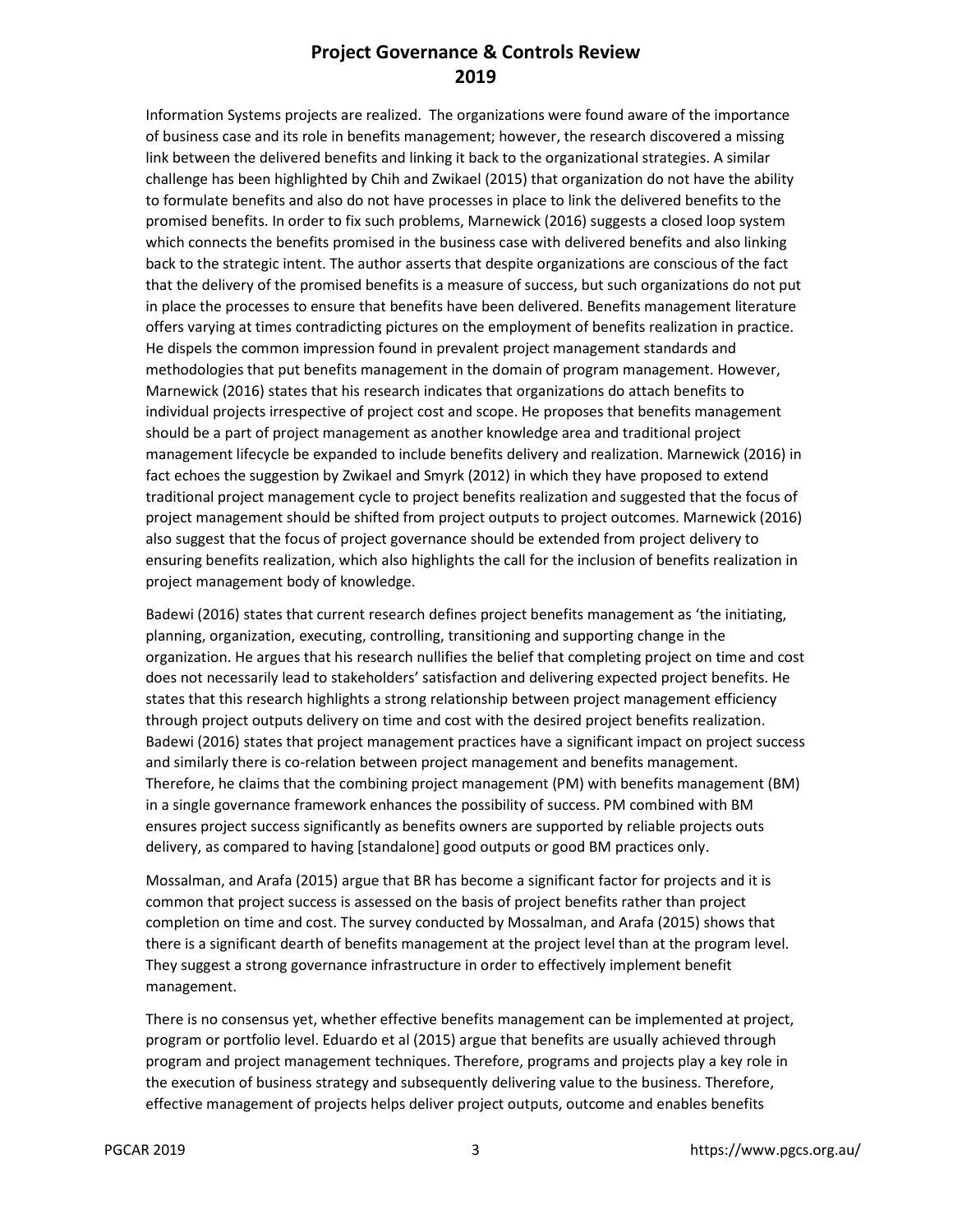realization. They argue that effective benefits realization practices strongly contribute towards effective implementation of business strategy. In addition, BR practices also positively impact on project management performance. They claim their research findings suggest, in order to enhance the ability to define and manage success criteria, benefits realization strategy should be integrated into corporate governance processes. Referring to various sources, they argue that effective benefits realization management helps highlighting the value and the strategic relevance of projects which results in effective project governance but also enables the organization to deliver planned benefits through strategic governance.

Chih and Zwikael (2015) suggest that project target benefits must align to organizational goals. These benefits must be measurable and realistic, and should be time specific as well as target value. The authors offer a framework based on six propositions: 1) project target benefits can be appraised on the basis whether these fit in organizational strategic goals; 2) the employment of a formal benefit formulation process can improve project target benefits; 3) a highly motivated managers will contribute towards improved target benefits; 4) the presence of strong senior executive leadership can contribute towards improved target benefits; 5) the strong executive support in the form of resources allocation; and 6) the prevailing innovative climate provides enabling environment for all the other five constructs.

Chih and Zwikael (2015) state that in project management, very little research is available to inform how target benefits should be formulated and appraised. The available literature is too broad in scope and does not provide much guidance on benefits management formulation. They also state that PRINCE 2 managing successful projects approach, outlines four steps in project benefits management such as 1) identify the benefits, 2) select objective measures that reliably prove benefits, 3) collect baseline measures and 4) deciding how, when, by whom benefits measures will be collected, however, the authors argue that managing successful projects approach provides a high level guidance and it does not lead as to how these four steps should be implemented with what effectiveness. Chih and Zwikael (2015) propose conceptual framework for target benefit formulation and propositions. This framework comprises, strategic fit, target value, measurability, realism, target date, accountability and comprehensiveness.

Coombs (2015) study involves the exploration of inhibitors and facilitators in an IT enabled organization for Information System implementation. Coombs identifies two main types of inhibitors/facilitators of project benefits realization which are technical and organizational oriented. Technical inhibitors include matters such as poor design of reports and low system response in function response time, whereas organizational inhibitors include staff not showing engagement with new ways of doing things. Similarly, technical facilitators are training on the use of system and organizational facilitators include mapping and redesign on existing processes.

Zwikael and Smyrk (2015) assert that though project management literature is still preoccupied with the delivery of project outputs on time, cost and within specifications, however, lately, they see a movement towards project outcomes, but they claim that project governance has not evolved to accommodate this change. Zwikael and Smyrk perceive the challenges of project benefits realization as accountability and governance issue. They assign key role to project funder and project owner for project benefits realization. The authors offer a governance model for project benefit realization, which echoes the findings of Zwikael and Smyrk (2012), in which the authors give special responsibilities to project funder and owners in project benefits realization management. The authors are confident that the assignment of roles and accountability of project BR to project owner will enhance project performance.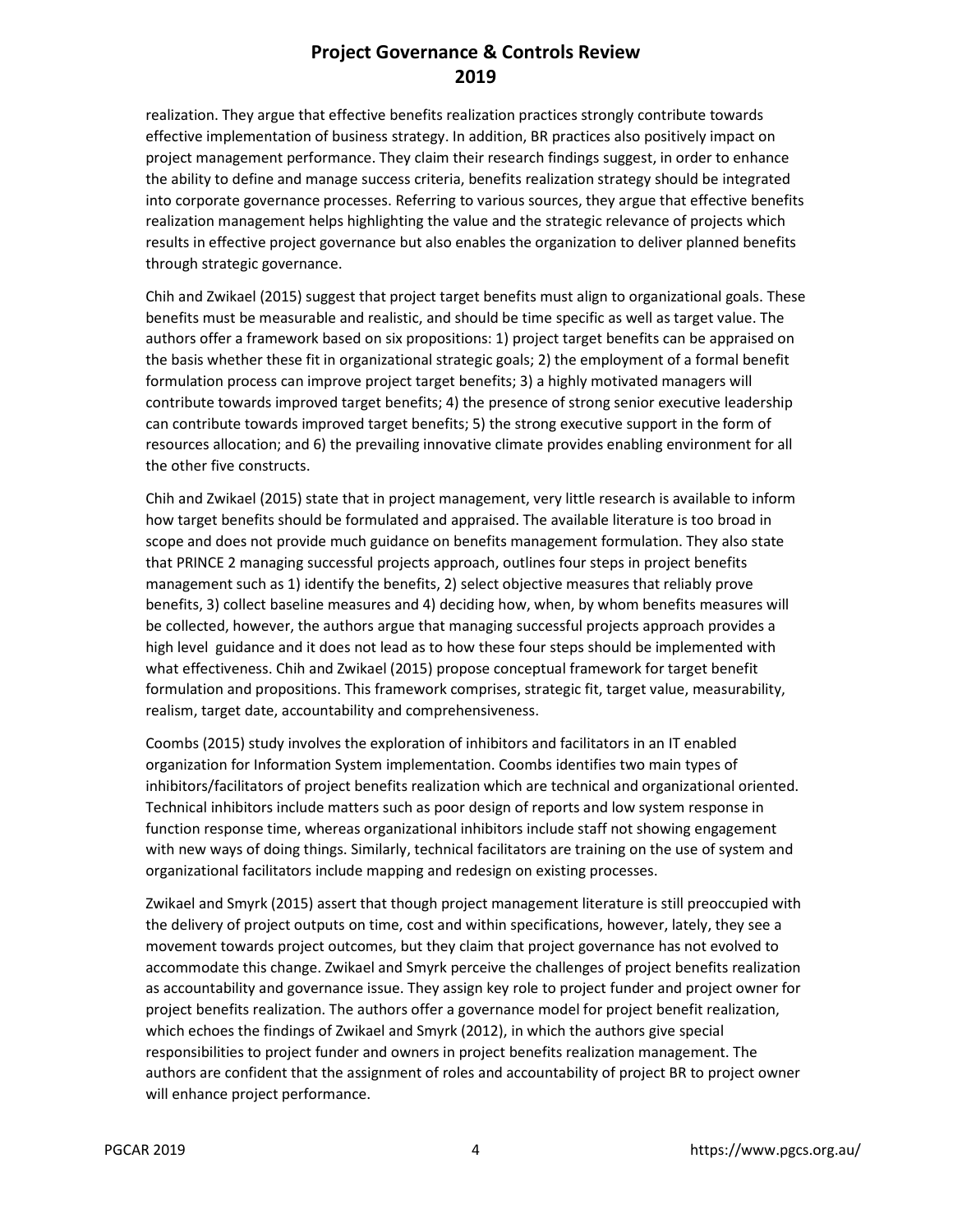The above brief literature review highlights that the existing PM literature on BR is normative and aspirational and lacks evidence on benefits management and realization practices in the public sector in Australia. Therefore, to bridge this gap in the existing literature, this research Incorporates the project practitioner's perspective and BR practice into the academic knowledge domain and bridges the gap between theory and practice.

#### **Methodology:**

The methodology for this research is qualitative and is based on a case study method. A case study method has been selected due to the inherent ability to answer, 'how and why' questions (Yin 2009, 2014). The case study method is appropriate to explore a phenomenon, which is current, observable, allows interviewing and does not require control over the behavioural phenomenon, as well as, focuses on contemporary events. Punch (1998) argues that case study endeavours to understand a case in depth, Blomquist et al (2010) argues for research based on 'project as practice' to discover solutions for project managers and managers. This approach will enhance our understanding of the challenges faced by organizations. There is a dire need to understand how the practitioners actually employ various tools and find out how managers react to unseen and unexpected changes in circumstances. The art and skills of project manager can be explained by practice-based approach that captures and conceptualises the real issues. Therefore, this research employed case study method in order to investigate benefits realization in the public sector organizations, which would respond to a call by Blomquist et al (2010) for project as practice, to identify benefits realization practices.

For this research field data was collected through 30 interviews, conducted in six Commonwealth Government departments; this paper is based on the initial findings and presents the emerging themes and trends on benefits realization in the public sector in Australia. The transcripts of these interviews were analysed to identify emerging themes. As this is a work in progress, the initial, themes are based on the research questions, though it is expected that more themes would emerge at the final analysis stage. However, this paper only presents the initial findings as the in-depth analysis is still in progress.

#### **Research Objective:**

This research aims to investigate the role of benefits realization as a measure of success in the public sector projects and develop tools for effective benefits management.

#### **Research Questions:**

- 1. How project benefits realization is actually being practiced in organizations?
- 2. What are the current frameworks, processes and practices employed?
- 3. How project target benefits are formulated and appraised in practice?
- 4. What is the role of governance in project benefits realization?
- 5. What are the enablers and inhibitors of benefits realization in organizations?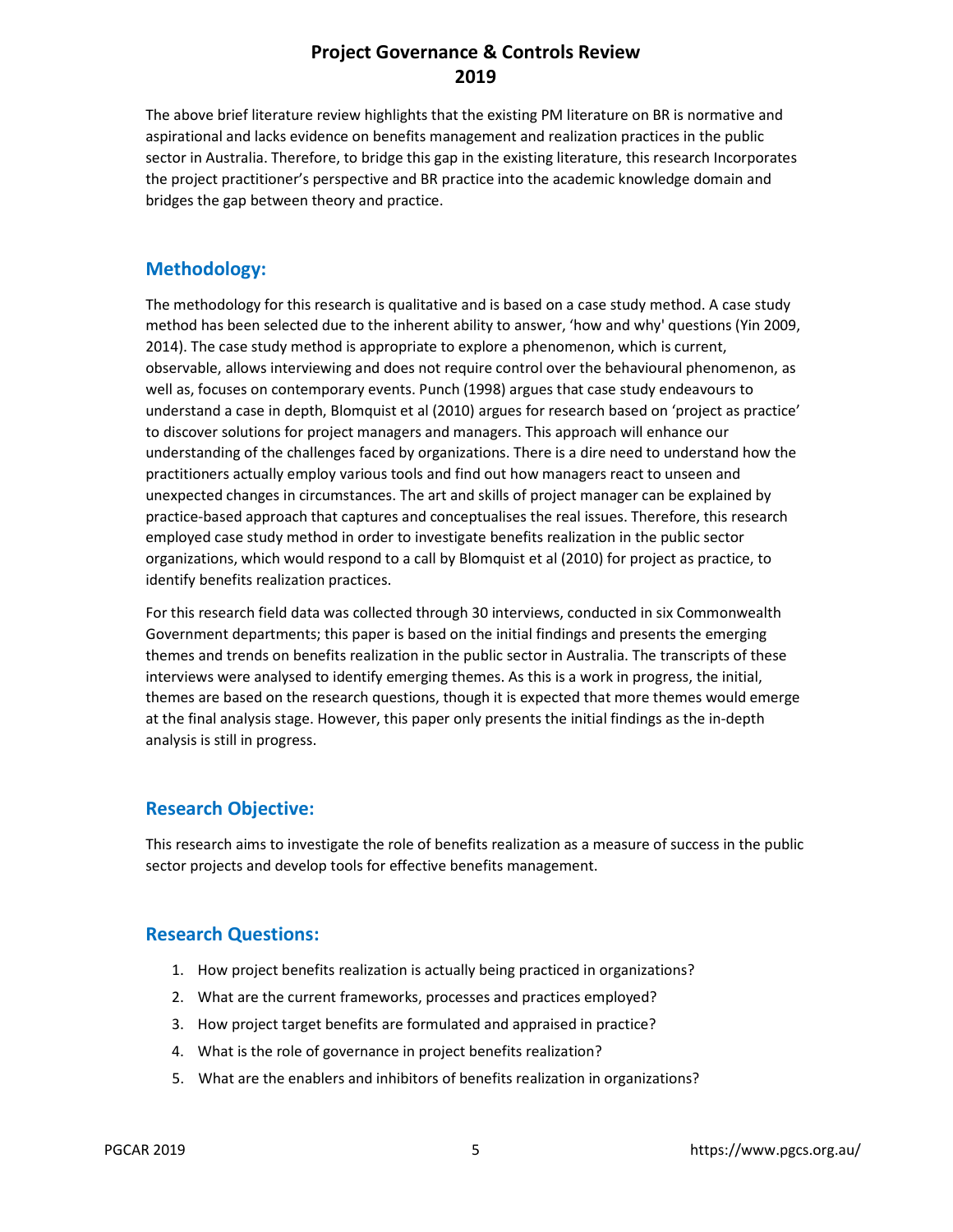These research objective and subsequent research questions were developed in the light of literature review conducted for this research. As has been mentioned previously that benefits realization literature is normative and aspirational. Therefore, this research was conducted to investigate how far the debates in the PM literature on benefits realization are current and relevant to industry practices.

#### **Results:**

Interview questions were based on the above listed research questions and a number of themes were identified from interviews transcripts. The following figure 1- shows the initial findings of this research, which is based on the emerging themes from the participants' interviews in a number of public sector organization of Australian Commonwealth. Figure 1- is based on the inputs from 20 semi-structured interviews of the participants. This figure shows in blue bars, where informants highlighted the existing themes.



**Figure 1- Initial emerging themes of BR practices** 

### **Discussion and Analysis:**

#### **What practitioners know about Benefits Management:**

According to APM (2017) Special Interest Group (SIG) survey the members have reported that there is a growing awareness in organizations that benefits management must be an integral part of project management particularly P3M. The analysis of the initial findings of this research highlights that there is a widespread awareness on the significance of benefits management (BM) and benefits realization (BR) in the case study public sector organizations. All the interview participants in their discussions with the researchers exhibited their knowledge of the BM concepts and informed that in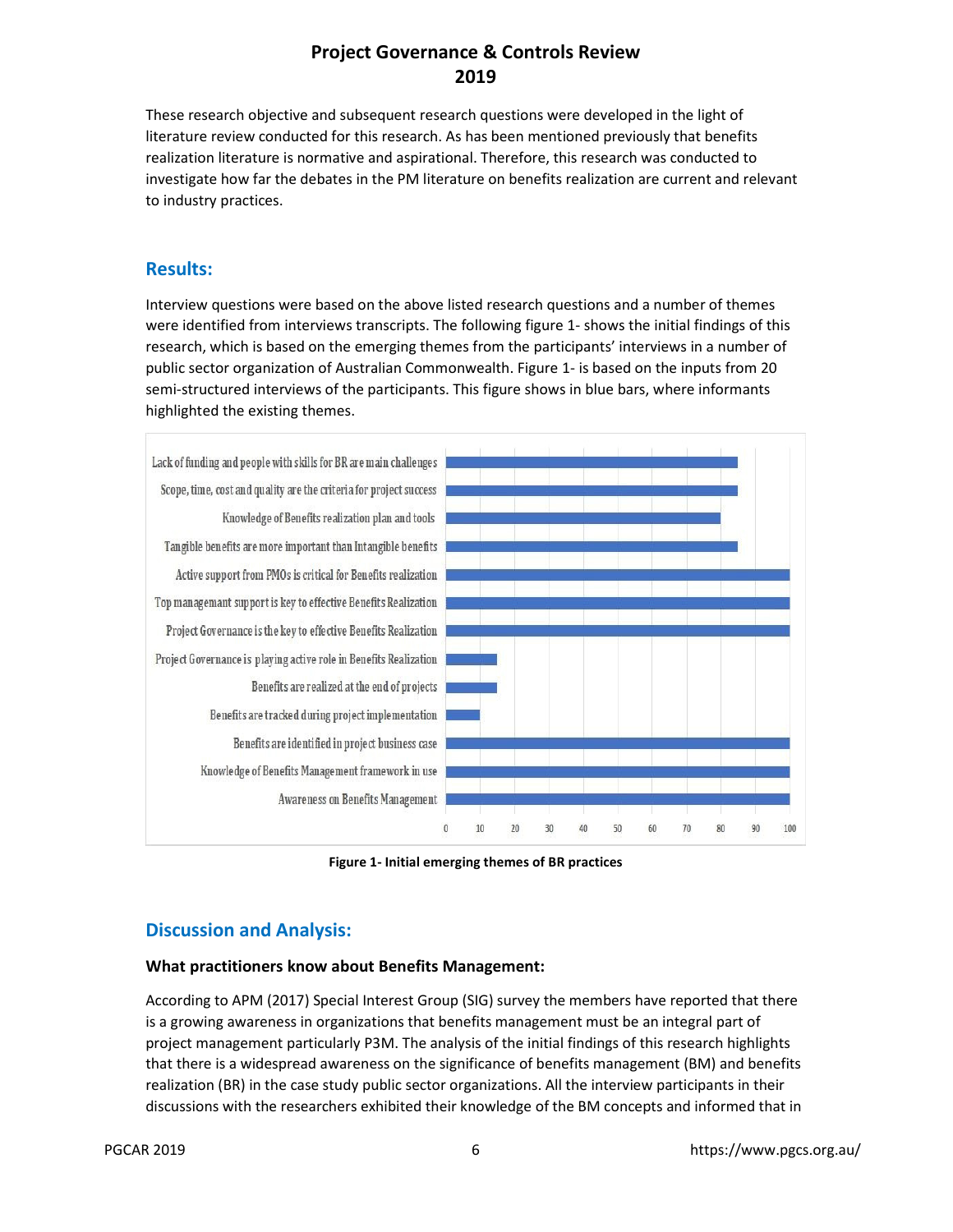the initiation documents of all projects potential benefits are listed in the business cases. They informed that identifying promised benefits of all projects is a common requirement for the approval of a project concept and the business case. Most of the participants also acknowledged that they are aware of BM tools such as benefits profile, benefits mapping, BR plan and benefit owner. Majority of the interviewees informed they are not aware of anything such as benefits realization strategy.

#### **BM Frameworks in practice:**

Various researchers have proposed a number of frameworks for BM suggesting that these frameworks be implemented in conjunction with the existing PM methodologies (Zwikael and Smyrk 2012, Chih and Zwikael 2015). In the studied organizations for this research, benefits are managed through PM methodologies, specific BM frameworks and at times under risk and quality management frameworks. In some organizations benefits management frameworks have been made available but the use varies from program to program. The use of BM frameworks also depends on the discretion of project and program managers, as some project managers take BM more seriously than others. In one of the case study organizations, which has undergone organizational changes resulting from the mergers of various Commonwealth agencies, has about eight Project Management Offices (PMOs) running in parallel. Therefore, in this organization the application of BM and BR is at various levels and is moving slowly towards maturity, as one participant said, "we have our own [BM] framework, we have our own processes and methodology, but it is bit of journey at the moment". In order to integrate all the existing PMOs, the case study organization is in the process of developing an Enterprise PMO (EPMO), which is expected to provide more integrated approach towards project management and BM. Explaining the progress towards an EPMO, the same participant said, "We have matured a tremendous amount but we are not quite there yet".

#### **Is governance to blame:**

Bekker and Steyn (2008) state that with the advent of 21st Century, project governance has gained a visible traction in project practice and academic circles. With corporate governance having established itself as a discipline in its own right, the concept of governance has gained acceptance in various other areas, including project management (Bekker and Steyn 2008). This research corroborates Bekker and Steyn's findings regarding the important role of project governance in the implementation of BR in the case study organizations.

The initial findings paint a consistent picture on the role of governance in the effective implementation of BM and BR. All participants of this study informed that effective PM governance is the key in the pursuit of BM and BR. About 80 percent respondents expressed similar views that the project governance is not playing a proactive role in the implementation of BM and BR in project management processes. The people sitting in project boards and committees are at times not fully aware of their roles and responsibilities and there is no reporting requirement on BR, when the progress reports are submitted and discussed in project boards. One participant said, "They [project board] like when you provide benefits realization plan but if you do not, no body loses their sleep". Another informant commented, "you may find very professional people sitting in the project board but at times they just sit in the meeting and play with their mobile phones during the meetings". All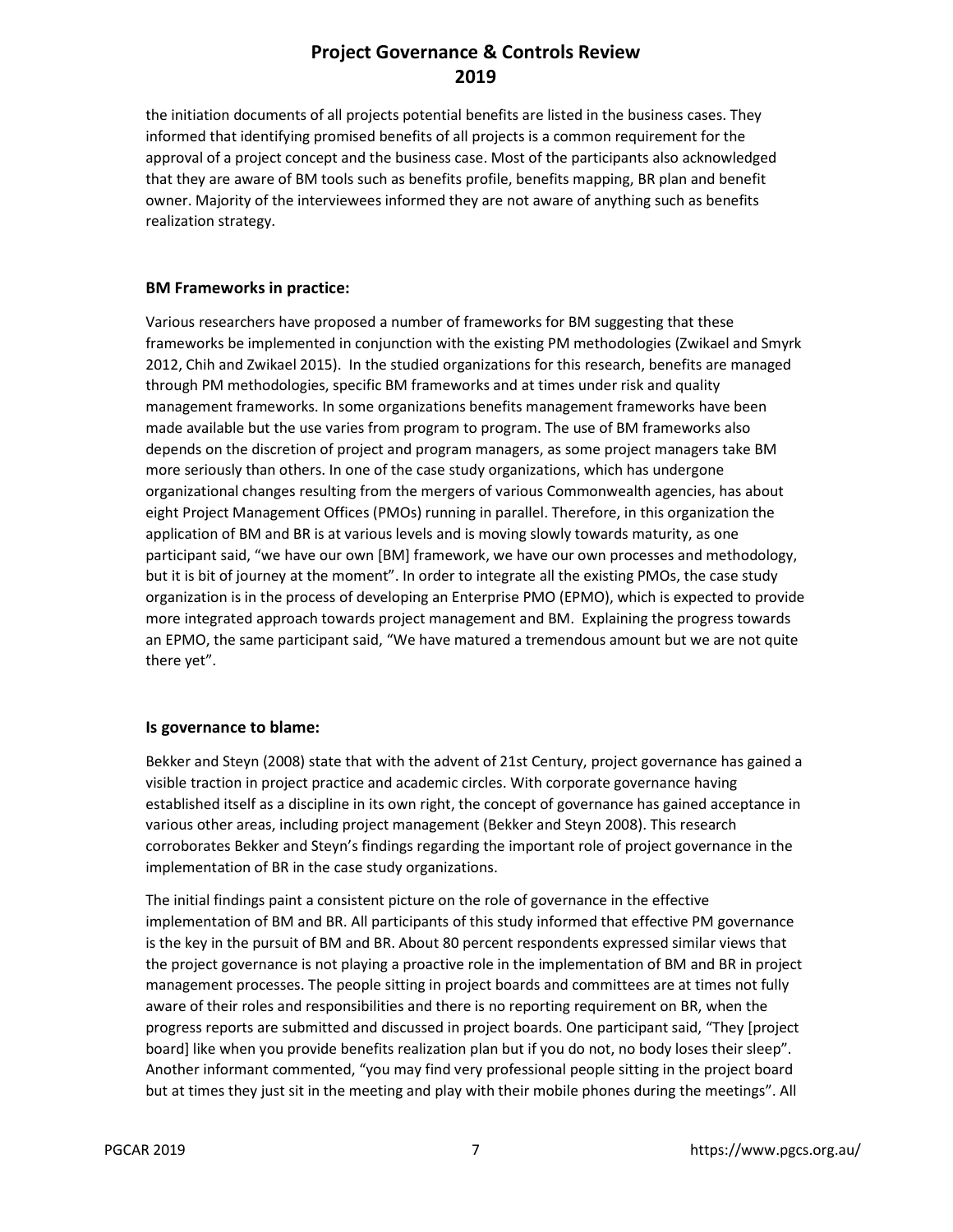participants think BR can be taken seriously only when project governance shows its seriousness about it. One participant said, "despite a lot of time of project managers is spent on reporting but benefits do not figure in progress reports to project committees, as mostly these reports focus on cost and time". "If the project governance makes reporting on benefits tracking mandatory, the project managers will do it, in no time". Another participant, who is personally committed to the cause of BR said, "people in [project] governance do not understand benefits, they look at it with a scatter-gun approach and do not see at BM as a process from start to the end".

Young and Poon (2013) argue that top management support (TMS) is more critical for project success than other traditional success factors. They highlighted that TMS has been more critical in necessity than sufficiency, as compared to other success factors, which are stronger in sufficiency than necessity. By necessity, the authors mean that the demonstration of TMS is indispensable even if it may not be sufficient. The majority of participants agreed that the push for BR should come from the top management. The powerful role of project governance in the successful implementation of BR has been demonstrated in one case organization. In this organization BR has been taken seriously at all levels right from the minister level and down to the project manager. This success case study has been discussed in the following pages.

#### **Benefits realization- a persistent challenge:**

Chih and Zwikael (2015) state organization do not have the ability to formulate benefits and also do not have processes in place to link the delivered benefits to the promised benefits. In the public sector organizations, all projects cannot be judged for benefits in dollar terms as a large number of the projects are geared towards capability enhancements, which is at time difficult to measure accurately. Therefore, in the business cases for capability enhancements projects, project managers, identify high level benefits and further interdependency of projects with other departments makes it near impossible to measure benefits in such projects. However, benefits are not realized formally in those projects, even where possible such as the induction of new applications and automation of various processes resulting in efficiencies in reduced number of human resources. In a similar tone, another participant said about BR, "it is just like washing a dirty laundry in the public". However, it does not mean that BR is a mission impossible, as it is being pursued at least in two case study organizations, albeit with a less than desirable success rate and these organizations expect to improve results in a period of three years.

#### **Benefits realization- who's responsibility:**

PM literature has highlighted the role of benefits owner in effective BR. Peppard et al (2007) argue that benefits owners should be nominated and the responsibility for the realization of each benefits must be assigned to benefits owners. Almost all research participants have unanimously agreed on the key role of benefits owners in BR and they pointed out that the benefits owners should be nominated from amongst the operation managers/business managers, whose departments would be the end users of a given project product. However, the nomination of business owner/operations manager, as benefits owner would warrant the involvement of benefit owners in the very early phase of project life cycle. But in one case study organization, where billions are spent on the maintenance and development of new IT applications, three departments (i.e. Business, Delivery (IT) and Operations) are involved in project management. Business department identifies and develops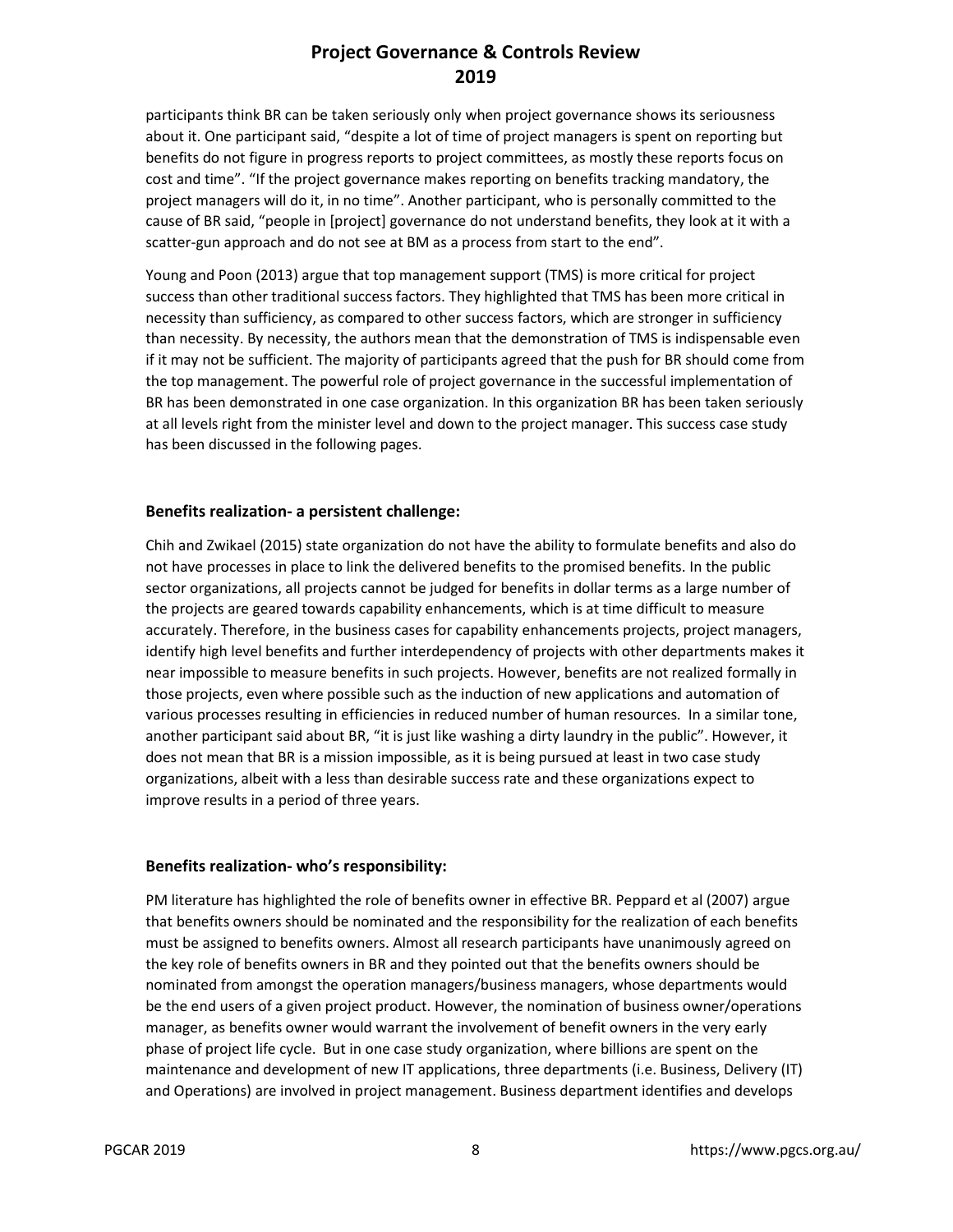project proposals; IT department delivers applications; and on completion the applications are handed over to the Operations department. The participants informed that business department does not frequently involve the managers of operations department, who are the end users, at the initial phase. They also identified a lack of engagement and highlighted existing disconnect between the business and operations departments, which ultimately impacts efforts for BR. In this organization, informants stated that in some projects, nominating a benefits owner can be challenging, if the end user is not confident about the expected benefits of a proposed system. In another case study organization, a participant said, "for effective benefits realization, benefits owners need funding, human resources and skills, which are not provided, neither by the PMO nor as a component of project budget".

#### **Impediments to effective benefits realization:**

Impediments to effective BR have not been give much attention by the researchers and only Coombs (2015) has discussed inhibitors in an IT enabled organization for Information System implementation. This research highlights key impediments to effective BR in the public sector organizations. One of the unique challenges is the election cycle at the Commonwealth level. Since projects get budgets on annual basis and as a result of elections if a new government comes into power, some projects may be entirely shelved or funding can be drastically reduced, which results in a serious blow to expected benefits. In the public sector, overwhelming dependence on contractors for project delivery is posing another challenge, as the contractors are focussed on project delivery by the financial year cycle and that leads to oversight of benefits tracking for intermediate benefits during the delivery. One participant said, some of the project managers are from the era when benefits management was not a component of PM processes. He further said, "I know there are probably a lot of project managers out there, who do not do [BR] well, only for the fact they do not get asked for that." Another interviewee said, "we do not have funding, time and skills for benefits realization". In another public sector organization, one informant suggested, "the project funding should also include allocation for benefits realization', and BR can be completed as post project component. He concurred with Zwikael and Smyrk (2012) who proposed to extend project life cycle to another phase to include BR.

#### **A success story for benefits realization:**

Despite slow progress, challenges and impediments, lack of funding and required skills for effective benefits management and realization, one Commonwealth agency has come up as a shining success story. In this organization, Project, Program and Portfolio Offices (P3O) has actively promoted benefits management and realization throughout all PM processes within all departments of this agency. The success story started with a push coming from the top at the minister level. One participant informed, "One of our ministers always asked the question on all project proposals, what would be the benefits to the tax payers and this turned our focus from project outputs to outcomes and benefits". The department developed a benefits framework three years ago but the last 18 months have seen tangible results in our pursuit of effective BR. The benefits framework is an overarching framework used in the department to identify and measure benefits. This framework works in conjunction with change management and project management framework. However, it has been a slow journey, as the informant said, "For a while, benefits were a kind of afterthought and we were doing it but we really thought about these at the end". But now benefits have taken a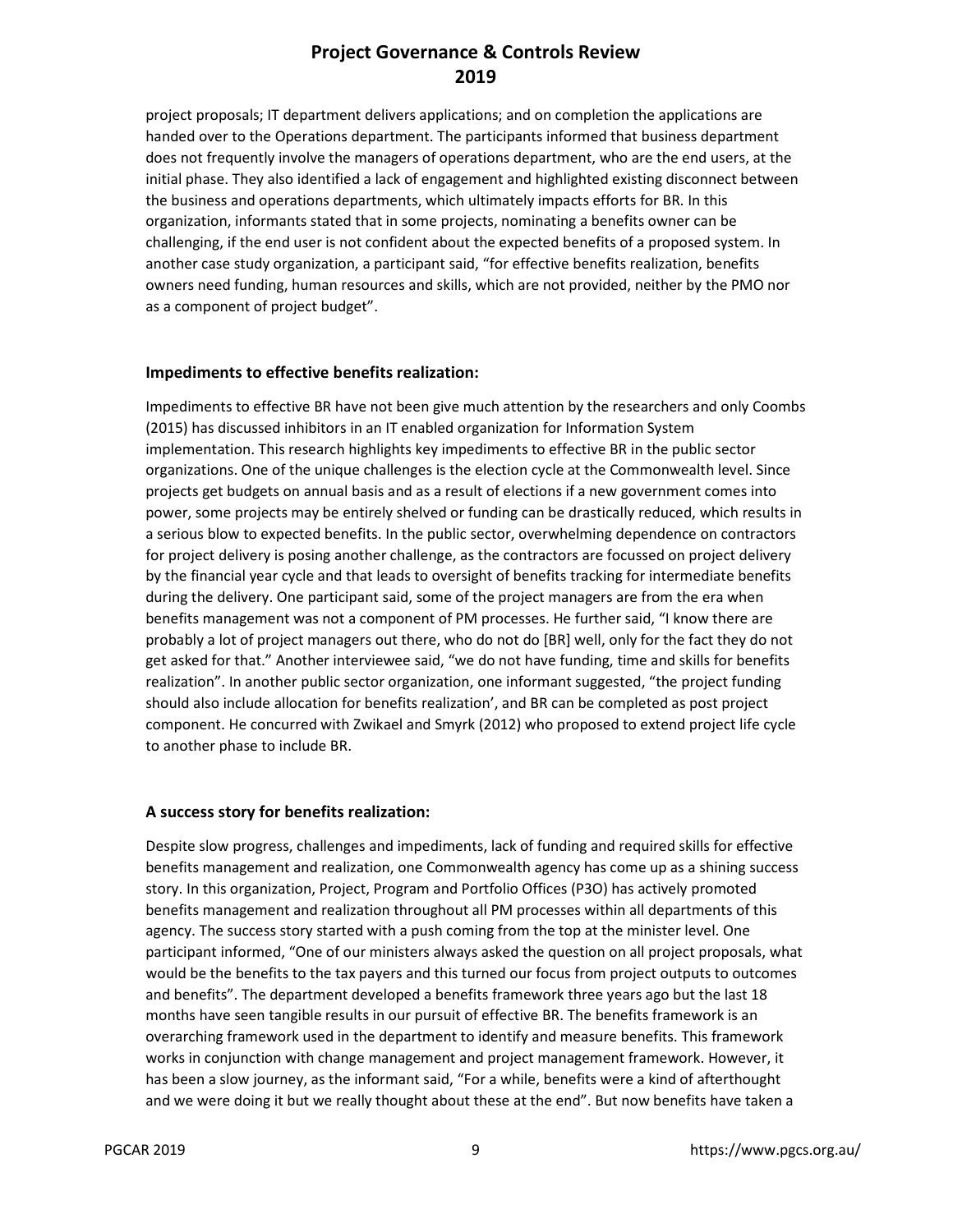central stage and "we have been trying to change the mindset and now we are trying to address benefits at the concept stage". Now when someone comes up with a project idea, "we ask what the potential benefits could be, and then at the business case stage, we go back and revisit the benefits to revalidate, whether or not the initial assumptions were still true, then at the planning phase, we further articulate and validate potential benefits, and subsequently, we develop benefits profiles and assign owners to benefits". The identification of benefits owner is the key problem area for effective benefits realization in many case study organizations but in this case study organization, the business benefits owners are required to sign off the possible business benefits, which makes them accountable for benefits harvesting.

In all other organizations studied, PMO has been playing a passive role in project management. But in this organization P3O has been very proactive in the development of benefits management framework. "P3O has been driving the development of framework and policy, which has resulted in the form of a 'Planning Hub' which looks after governance, project management and benefit realization". The journey of benefits management starts with the alignment of benefits to the objectives of the business area, which ultimately aligns to the organizational strategic directions. In this organization normally the project manager initially identifies potential benefits and at times contractors are brought into play if help is required and P3O reaches out to the project manager and help to validate the benefits. A research participant stated that project managers need to know the difference between project outcome and benefits. "At the moment the big challenge is to get people's minds around what is outcome versus benefit". However, this lack of clarity around outcomes and benefits have been noted in most of the interviews in other case study organizations, where informants considered outcomes and benefits as similar in meanings.

Unlike other counterparts in the public sector, studied by this research, the studied organization focus on both tangible and intangible benefits at the start of a project. However, tangible benefits are more important for the finance department, as one informant said, "the Chief Financial Officer is always looking at the financial benefits but the department is looking at both [tangible and intangible benefits]." About the measurement of intangible benefits, the informant said,

*"In our framework, we do have an allowance for non-quantifiable benefits and generally a lot of time for those benefits, we feel that we have enough evidence to prove that there would be benefits regardless of the quantity. We have to show a very direct linkage to demonstrate that there is without a doubt, a benefit out there, before we claim that".* 

The P3O has been instrumental in the implementation of benefits management and realization in the case study organization right from the benefits identification to realization. One informant said, "The Planning Hub is supposed to alert us about the coming up benefits, then we contact the business owners and say look, you have got these benefits and you are supposed to be harvesting, how you are going to do that". Due to the planning hub, "now all that people have to do is to go to the online system, identify the benefits, put in some measures, open up the benefit profile", said the informant. The benefits harvesting starts from three, six and twelve months after the handing over of project output but some projects continue for 20 years therefore, benefits tracking could not continue for such as long duration, hence, the informant said, "in such a case what we say to the people, you only need to measure until you are satisfied that you have harvested [early] measures".

 About success of the benefits management journey, the informant said, "We have 50 percent success rate in benefits harvesting. Now we are getting to point where we are quantifying and harvesting [benefits] and we are starting to get to the point, where we are going back [to the benefits owner] and saying okay now where are your benefits".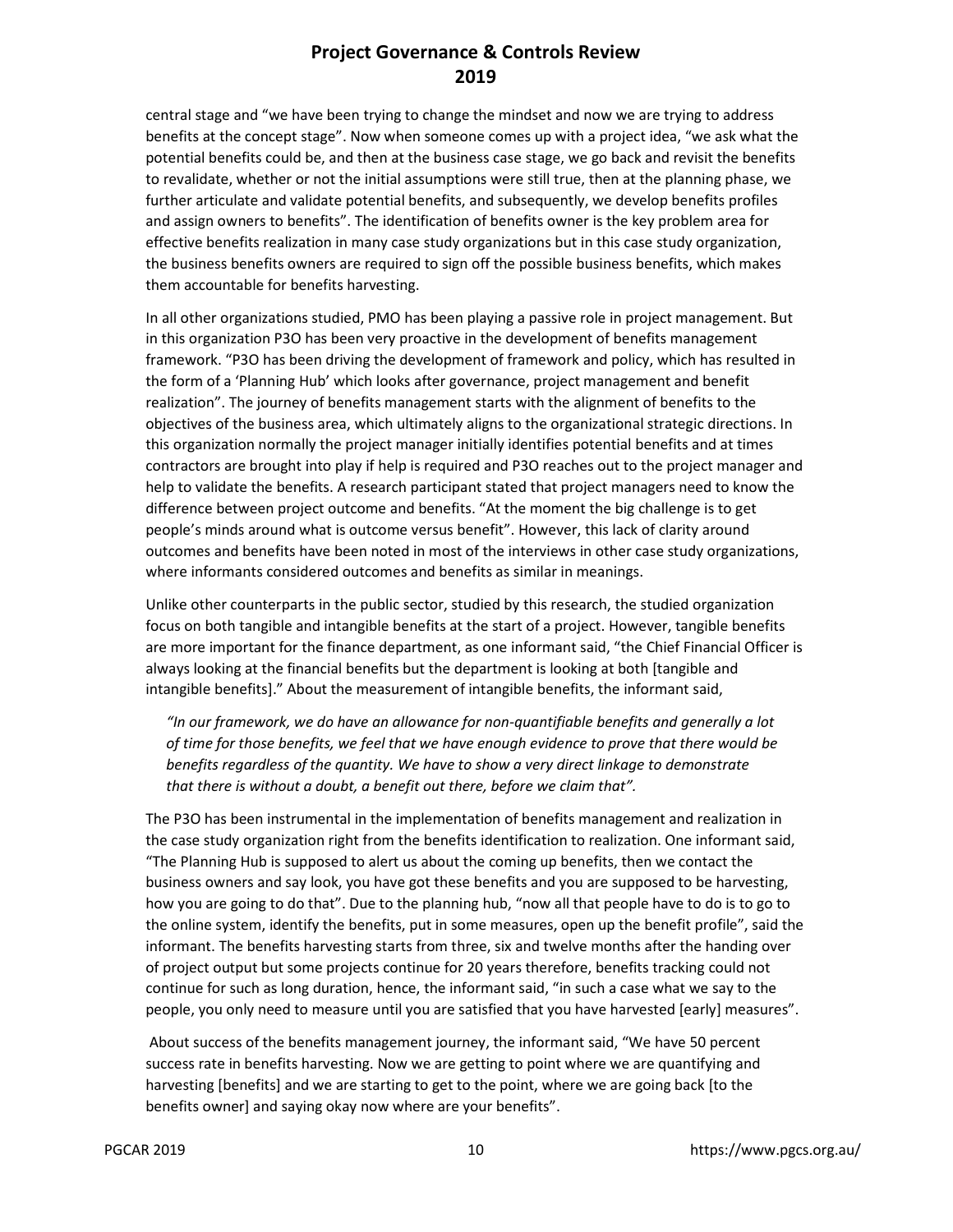Lack of skills for successful BR has been frequently highlighted in all case study organizations but in this success case study organization BR has been adopted seriously through the training of all staff involved in project management, restructuring of P3O and training of senior executives, who sit in the governance boards for projects, development of BM framework, the availability of IT system in the form of 'Planning Hub' and the commitment of top management through effective project governance.

#### **Conclusion:**

The initial findings of this research highlight that there is a widespread awareness on the importance of benefits management and realization in the public sector organizations of the Australian Commonwealth. It shows that benefits are identified in the project initiation documents such as business case as a normal requirement but commitment to benefits realization wanes out as the projects progress. Majority of the respondents agreed that project governance can play a key role in the effective BR but they also expressed disappointment over the lacklustre support from the project governance for BR. However, one organization, discussed in this research, supports the argument that governance can play anchoring role in sending down the top management seriousness on benefits realization. This study finds that PMOs need to play active role in supporting benefits management and realization. Among the factors that impede BR are the lack of funds for conducting BR and required human resources with requisite skills. Effective BR can become a reality with the consistent support of the top management through active project governance, allocation of funds as a component of project budget and training of benefits owners to harvest benefits effectively. This paper is based on initial findings of this research and the findings present the emerging trends and themes. This research endeavoured to explore the benefits realizations frameworks, strategies, plans, processes and practices in six major agencies of Commonwealth government. This is the first qualitative research on benefits realization in the public sector at the Commonwealth level but it is not exhaustive. In order to have a comprehensive understanding of the BR practice across public sector and make sound generalization, more public sector organizations need to be investigated for benefits realization practices.

#### **References**

- APM (2009) Benefits Management, "A strategic business skill for all seasons", https://www.apm.org.uk/news/benefits-management-a-strategic-business-skill-for-all-seasons/ accessed on 18 Aug, 2017.
- APM (2017) apm.com (https://www.apm.org.uk/news/apm-benefits-management-sig-survey-of-membersanalysis-2017/) accessed on July 16, 2017.

\_\_\_\_\_\_\_\_\_\_\_\_\_\_\_\_\_\_\_\_\_\_\_\_\_\_\_\_\_\_\_

- Badewi, Amgad (2016) The impact of project management and benefits management practices on project success: Towards developing a project benefits governance framework, *International Journal of Project Management*, 34 (4).
- Ballard, Asbjorn; Tommelein, Iris; Schiefloe, Per Morten; Ballard, Glenn (2014) Understanding project success through analysis of project management approach, *International Journal of Projects in Business*, Vol 7, (4).
- Bareese, Richard (2012) Benefits realization management: Panacea or false dawn, *International Journal of Project Management*, 30 (3)